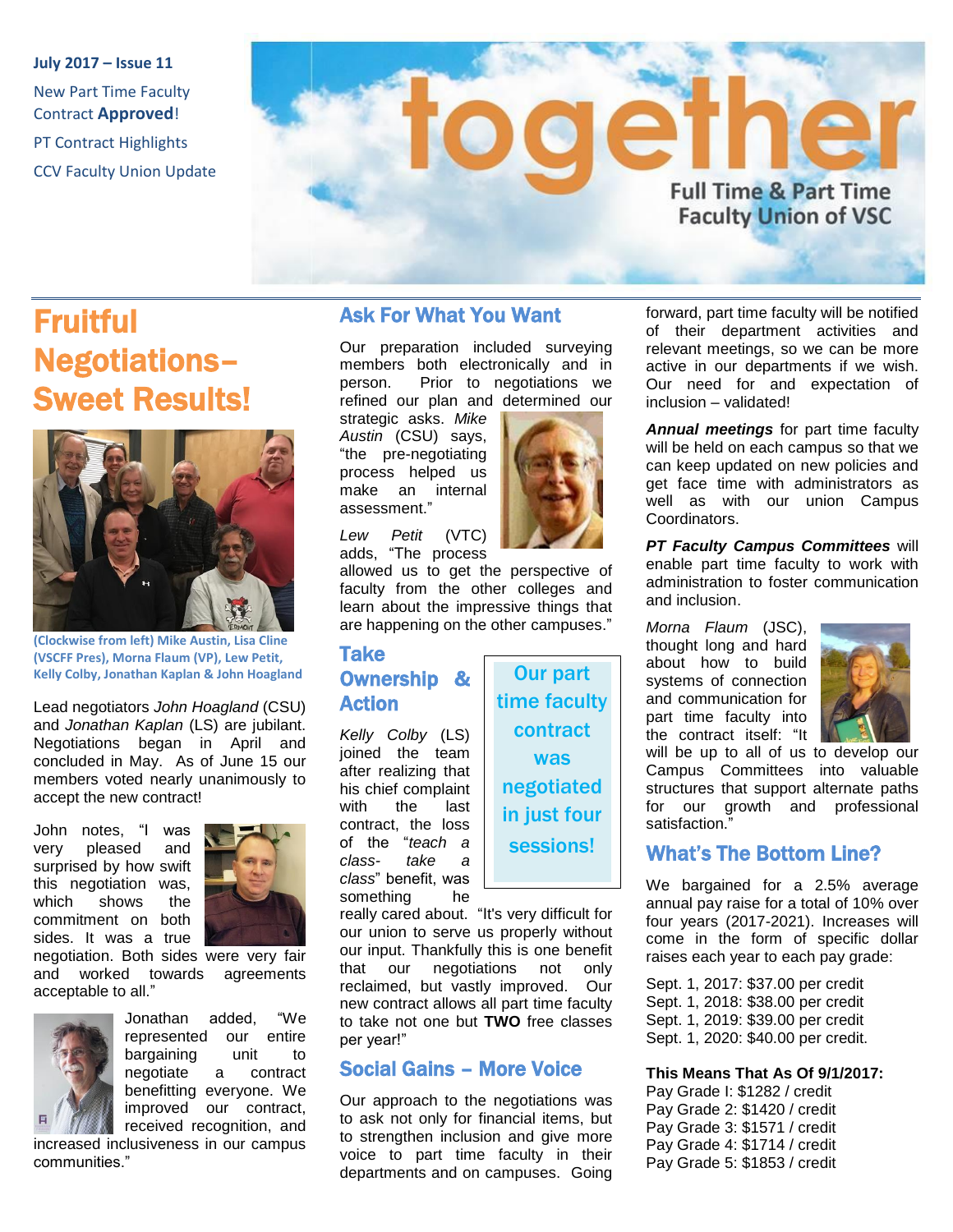# History in the Making! CCV Union Organizing Update



**Delivery of Cards (Left to right) David Ellenbogen, Suzanne Rexford-Winston, Victor Ehly, Kathleen Moore, Sherry Barnard, all CCV Faculty.**

On June 30, CCV faculty delivered hundreds of union cards, signed by a majority of CCV faculty, to the Vermont Labor Relations Board in Montpelier. Next, the VLRB will schedule an election.

For the last few years we at the VSCFF have been actively encouraging our colleagues at CCV to build their own union and negotiate their own contract. We know that we will all be stronger together. CCV faculty joined us in our work to Reclaim the Promise; they were an integral part of our campaign to increase state funding of the VSC by \$3 million this year.

The next stage for the CCV faculty is to keep moving forward in a unified way to win their election, negotiate a contract, and join our Local AFT 3180.

## Reclaiming the Promise



Linda Olson, VP for higher education with AFT-VT, reports, "Our Reclaim the Promise collaboration with the Chancellor last year was successful, the VSC got a 3.88 million dollar increase in state appropriations!

"In the next legislative session we want to celebrate the work of our

students to show legislators that an investment in public higher education is an investment in the future of Vermont."

"If you have a student who has done excellent research that we showcase at the Statehouse, let me know about it! If you would like to serve on a steering committee to help organize this event at the Statehouse in January, contact Linda Olson at linda.olson10@gmail.com."

## VSCFF President Lisa Cline

"Plain and simple, the VSC couldn't run without its dedicated and talented parttime faculty. While wages are always important, what I love about this contract is that it institutes specific changes which will make it possible for part-time faculty to be more involved in the life of their colleges. Ultimately, that's a change that benefits everyone—we're all stronger when we're working together."





## 1993 **Wayback** Machine

As we support our CCV colleagues building their own union, let's remember that we did not have a union or a contract for part time faculty at VSC until 1993.

Gustav Verderber, part time faculty at JSC since 1990

[seen here in Newfoundland photographing humpbacks], shared some insights into VSC's pre-contract teaching conditions, "Pay was somewhat arbitrary; on one occasion, the chairman of the department actually came into the classroom and handed me a slip of paper in front of the students. He'd written my proposed salary on the paper which I could accept or decline. PT faculty were not even issued keys to the classrooms--we had to interrupt full time faculty while they were teaching to get into our classrooms."

"Worst of all was the job insecurity; the VSC were under no obligation to rehire any PT faculty regardless of their performance. Meanwhile, in order to continue teaching, we had to remain available to the VSC and not take on any other employment. I have the union to thank for the wonderful life I've been able to enjoy as a nature photographer, author, and educator here in Vermont."